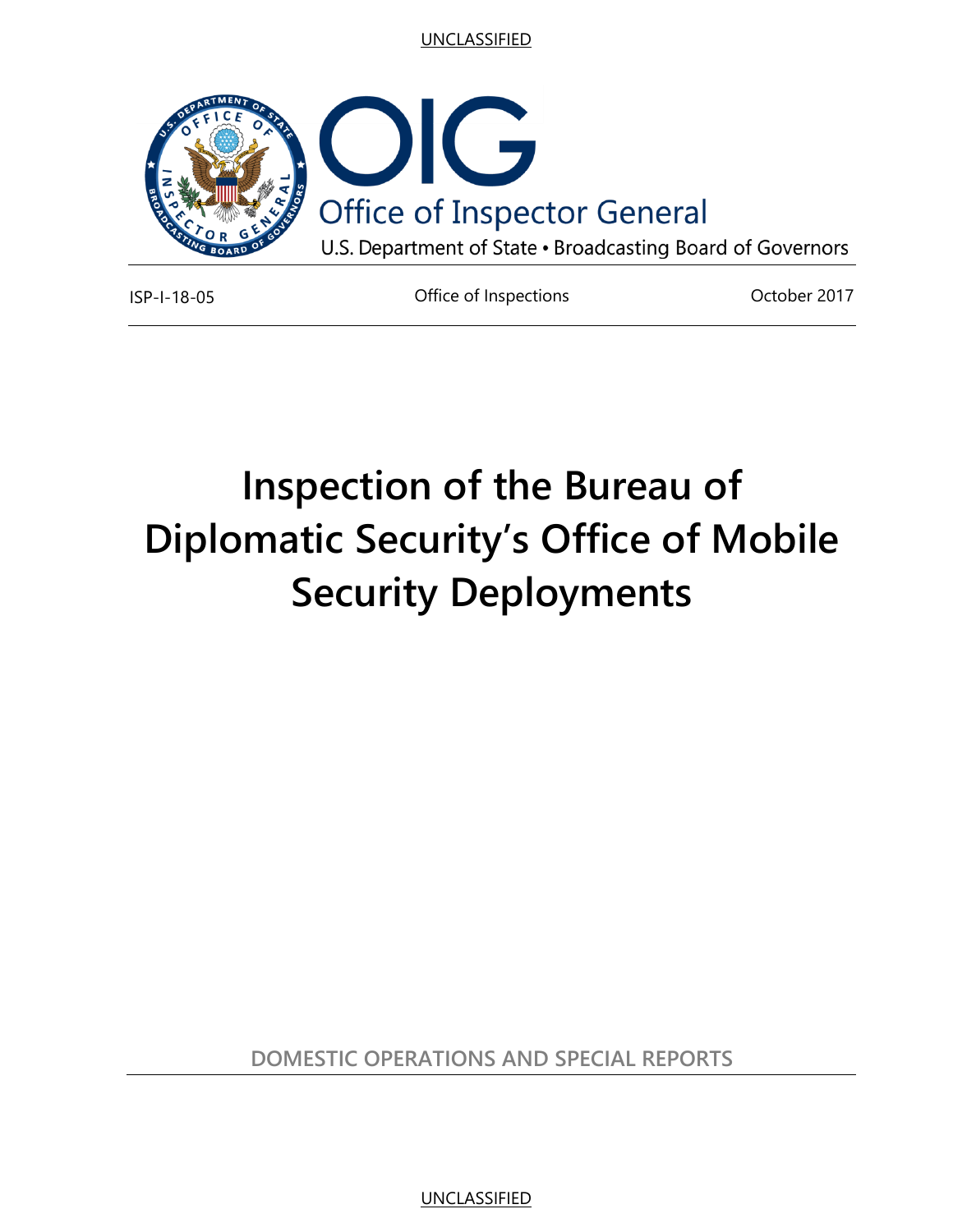

UNCLASSIFIED October 2017 OFFICE OF INSPECTIONS Bureau of Diplomatic Security

#### Inspection of the Office of Mobile Security Deployments

#### ISP-I-18-05

#### What OIG Inspected

OIG inspected the Office of Mobile Security Deployments from April 19 to May 12, 2017.

#### What OIG Recommended

OIG made one recommendation to the Bureau of Diplomatic Security to make the Office of Mobile Security Deployments' temporary administrative chief a permanent position in order to strengthen personal property management and internal controls.

In its comments on the draft report, the Bureau of Diplomatic Security concurred with the recommendation. OIG considers the recommendation resolved. The bureau's response to the recommendation and OIG's reply can be found in the Recommendations Section of this report. The bureau's formal written response is reprinted in its entirety in Appendix B.

#### What OIG Found

- $\bullet$ The Bureau of Diplomatic Security's Office of Mobile Security Deployments successfully accomplished its mission by addressing embassy and consulate support needs, providing effective assistance to protective details, and providing high-quality training to personnel overseas.
- Office leadership faced challenges in recruitment, mentoring, and establishing policies for personnel unable or unwilling to deploy on Office of Mobile Security Deployment's overseas missions.
- Some internal controls for the Office of Mobile Security Deployments' resource management needed to be reinforced.
- The office lacked permanent high-level oversight for its administrative functions.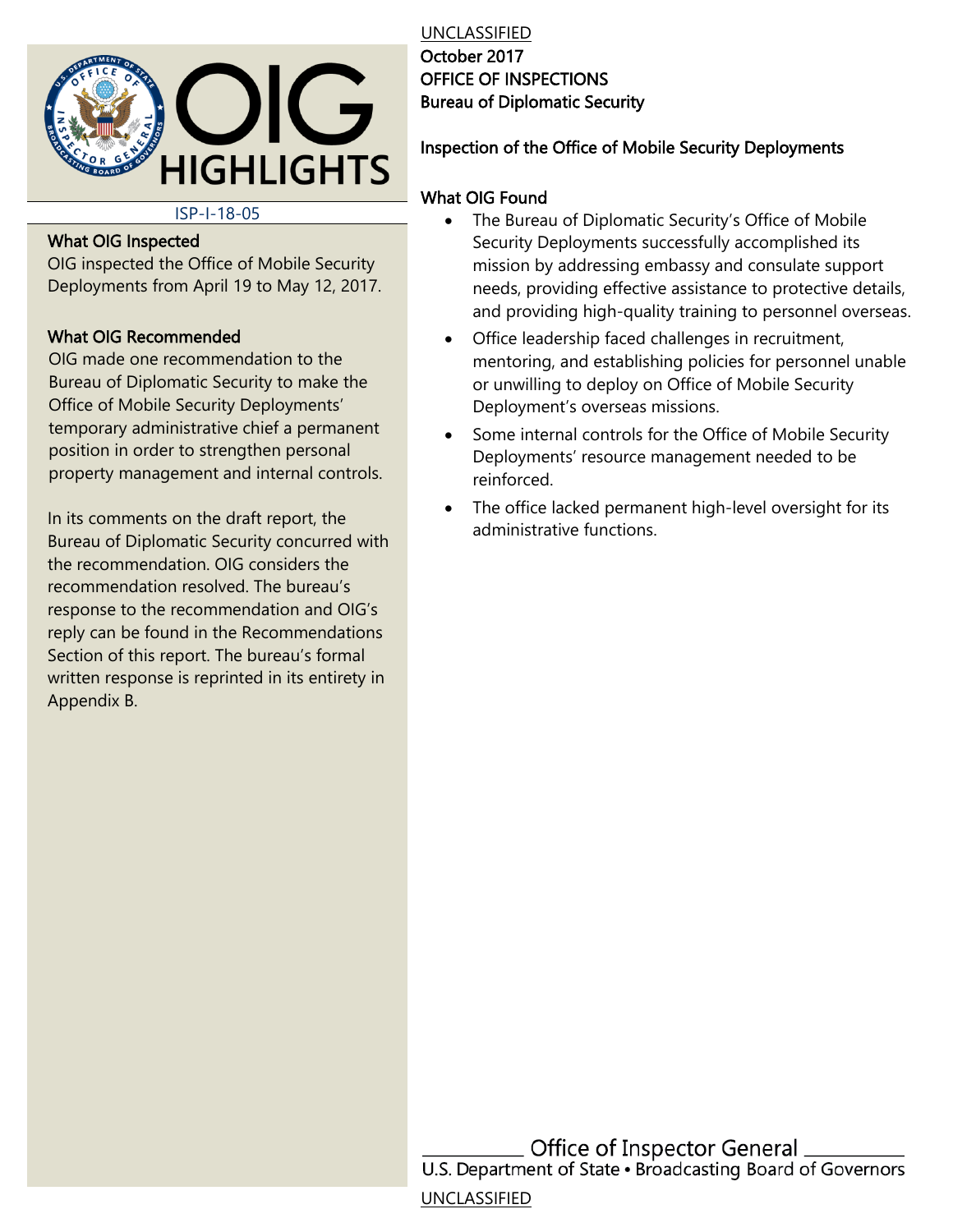### **CONTENTS**

| Security Support Teams Properly Addressed Embassy, Consulate Security Support Needs 3    |
|------------------------------------------------------------------------------------------|
| Tactical Support Teams Delivered Effective Assistance to Protective Details 3            |
| Integrated Mobile Training Teams Delivered High-Quality Training to Personnel Overseas 4 |
|                                                                                          |
|                                                                                          |
|                                                                                          |
|                                                                                          |
|                                                                                          |
|                                                                                          |
|                                                                                          |
|                                                                                          |
|                                                                                          |
|                                                                                          |
|                                                                                          |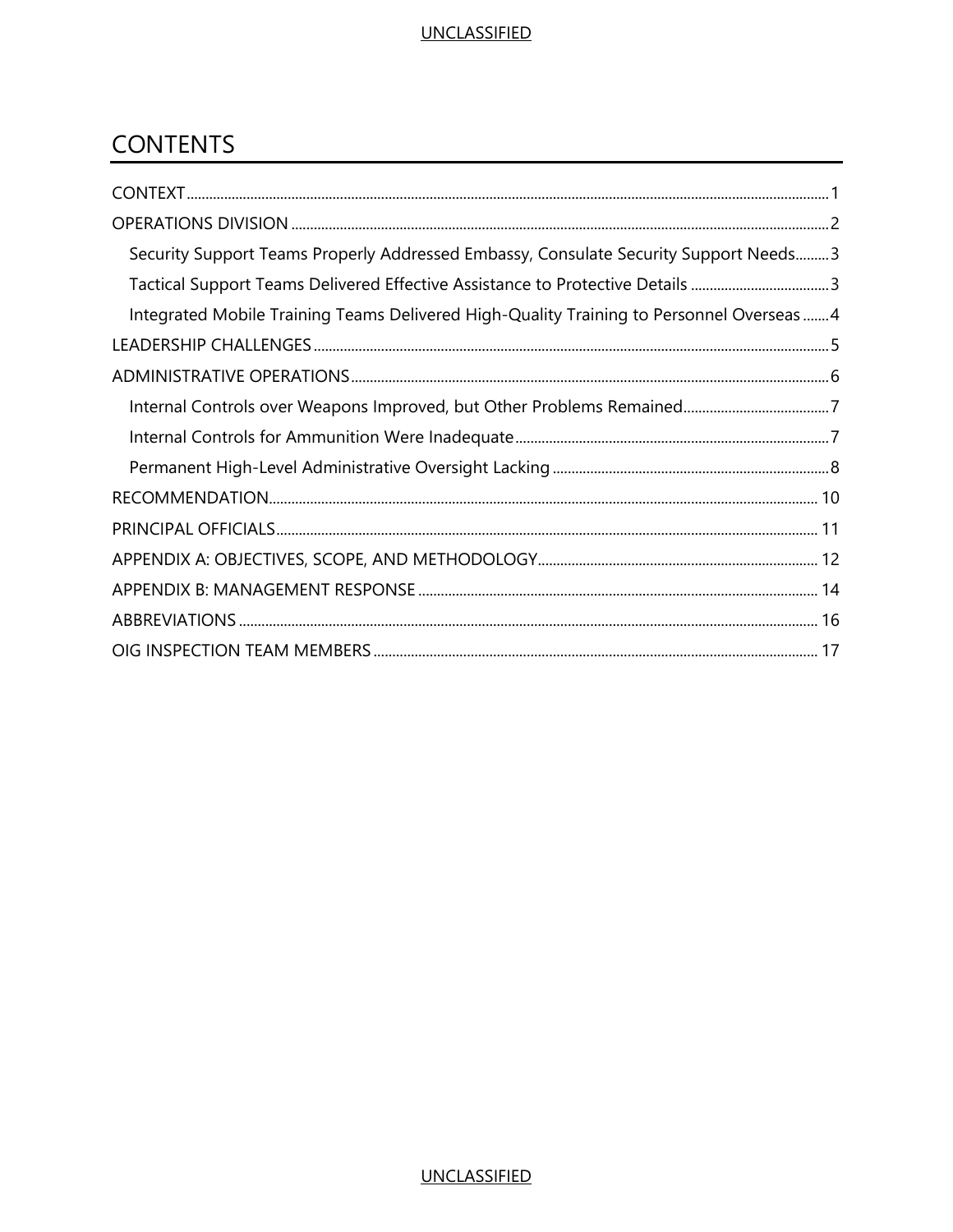### <span id="page-3-0"></span>CONTEXT

The Office of Mobile Security Deployments (MSD) is the Department of State's (Department) emergency security support, crisis response, and special mission component, as outlined in 12 Foreign Affairs Manual (FAM) 444. The Department originally established the office in 1985 under the Bureau of Diplomatic Security's (DS) Directorate for Training<sup>1</sup> to provide training and security support to overseas posts. As a result of the 9/11 attacks, the Department in 2002 expanded MSD's mission to include:

- Security Support Teams, which deploy to embassies or consulates during periods of immediate threat of terrorist or criminal activity, crisis, natural disaster, or other unusual event.
- Tactical Support Teams, which provide protection for the Secretary of State and other high-risk VIPs, both domestically and as required when the Secretary is traveling abroad.
- Integrated Mobile Training Teams, which provide specialized security training at overseas posts for U.S. Government employees and to foreign partners.

In order to ensure the office is able to accomplish the missions listed above, the MSD Director stated that his key priorities include: maintaining readiness of sufficiently staffed and trained operational teams; recruitment of qualified personnel; and preparing for future support requirements.

MSD is authorized 104 Foreign Service, 24 Civil Service, and 26 contractor<sup>2</sup> positions. At the time of the inspection, 25 percent of the Foreign Service positions were unfilled.

The office is divided into two divisions—Operations, and Training and Logistics—each led by a division chief, as shown in Figure 1. The Operations Division includes three senior DS agents, each of whom oversees teams that carry out the three security responsibilities—security support, tactical support, and training—outlined in 12 Foreign Affairs Handbook (FAH) -1 H-024.1-2. Each team typically has six DS agents, $3$  including a team leader and deputy. The Training and Logistics Division provides support to the teams conducting operations.

OIG evaluated the office's resource management and management controls consistent with Section 209 of the Foreign Service Act.<sup>4</sup>

<sup>&</sup>lt;sup>1</sup> The DS Directorate for Training also includes two other offices: the Office of Antiterrorism Assistance, and the Office of Training and Performance Standards.

<sup>&</sup>lt;sup>2</sup> MSD contractors included 25 personal services contractors and one third-party contractor.

 $3$  MSD team members must serve at least one tour within DS prior to their assignment. The tour of duty with MSD is 3 years.

<sup>4</sup> See Appendix A.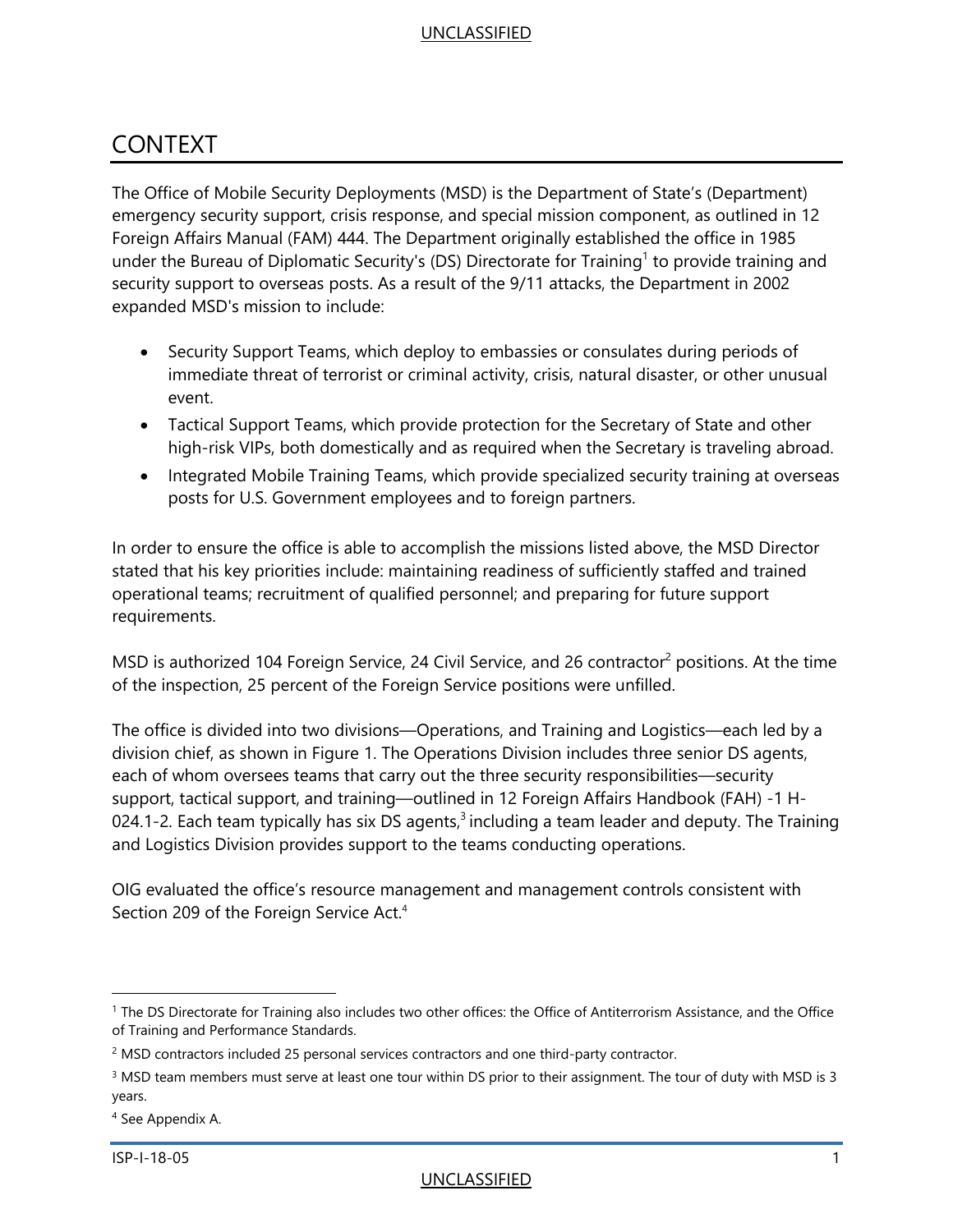



### <span id="page-4-0"></span>OPERATIONS DIVISION

The OIG review of MSD's operations concluded that the office successfully met its mission to support overseas posts in emergency situations, to assist DS protective details with augmented tactical support, and to deliver training to U.S. personnel and dependents at overseas posts. OIG also concluded that MSD leadership effectively met the goals and objectives in 12-FAH-1H-024.1-2, as well as the expectations of their colleagues in the Department, the bureau, and at embassies and consulates.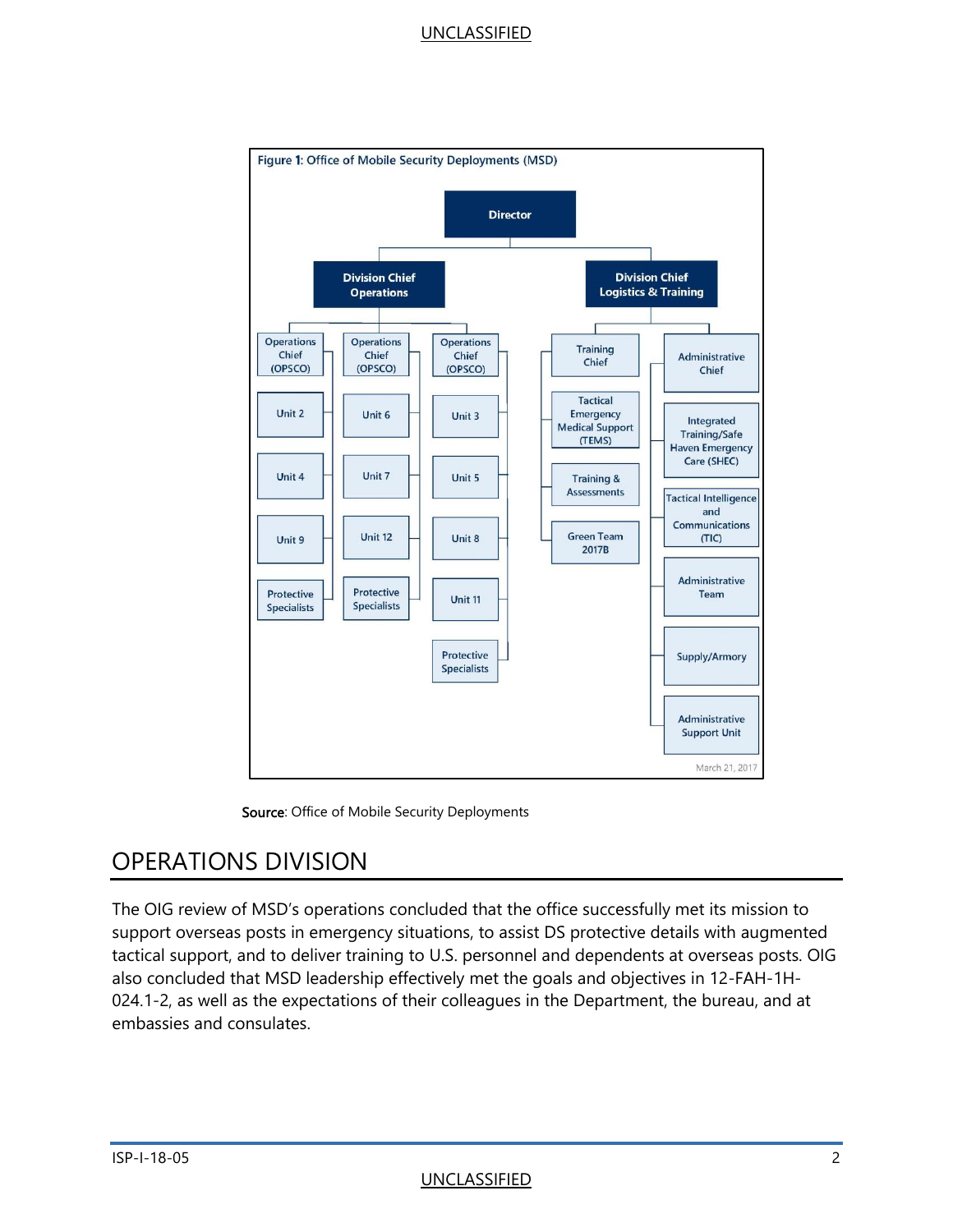#### <span id="page-5-0"></span>**Security Support Teams Properly Addressed Embassy, Consulate Security Support Needs**

MSD met the standards in 1 FAM 262.5-3(1), which require the office to provide Security Support Teams for emergency support to overseas posts during periods of high threats, crises, or natural disasters. The office also met Department standards in 12 FAH-1 H-024.1-2b, which state that Security Support Teams should provide time-sensitive protective security for ambassadors, post personnel, or facility protection, to generally counter a direct or imminent threat of attack. MSD deployed 25 Security Support Teams in FY 2015, 18 in FY 2016, and 10 through the first 7 months of FY 2017. Among the missions conducted from September 2016 through April 2017, MSD provided protective support during the ordered departure of Embassy Kinshasa personnel due to political protests. During the same period, MSD also provided a protective detail for the Ambassador and a tactical operations center at Embassy Juba in the face of civil unrest. Other Security Support Team missions included support to U.S. embassies in the Gambia, Mauritania, the Republic of the Congo, and Somalia. While at a post, Security Support Teams also provided training to regional security officers, Marine Security Guards, the local guard force and American family members in an effort to strengthen their capability to meet future crises.

OIG reviewed after-action reports and embassy reporting cables regarding Security Support Team missions from September 2016 through April 2017 and concluded that MSD met the standards in 12 FAM 444.2 to provide support to posts for emergency situations by deploying within 24 hours. OIG also spoke with deputy chiefs of mission, regional security officers, and DS program officers for the posts involved. In all cases, respondents reported satisfaction with MSD's support.

#### <span id="page-5-1"></span>**Tactical Support Teams Delivered Effective Assistance to Protective Details**

MSD supported DS protective details with augmented tactical support, both domestically and abroad, as required by 1 FAM 262.5-3(2). DS also used Tactical Support Teams for foreign diplomats requiring a high level of protection during visits to the United States. The Secretary of State's protective detail also used MSD tactical support based on factors such as threats, host nation ability to provide support, and MSD's ability to operate within the specific country.

MSD conducted 21 Tactical Support Teams in FY 2015, 21 in FY 2016, and 2 through the first 7 months of FY 2017. For example, MSD provided seven units in support of the Global Entrepreneurship Summit in Nairobi, Kenya, in July 2015. Other Tactical Support Teams included overseas deployments to Saudi Arabia, Tunisia, France, Belgium, Serbia, Nigeria, Bangladesh, Morocco, and Turkey, as well as domestic operations in New York. OIG spoke to senior supervisory agents on the Secretary's protective detail, and they reported that MSD provided effective assistance both domestically, such as to the United Nations General Assembly in New York, and overseas, as in Paris shortly after the November 2015 attacks.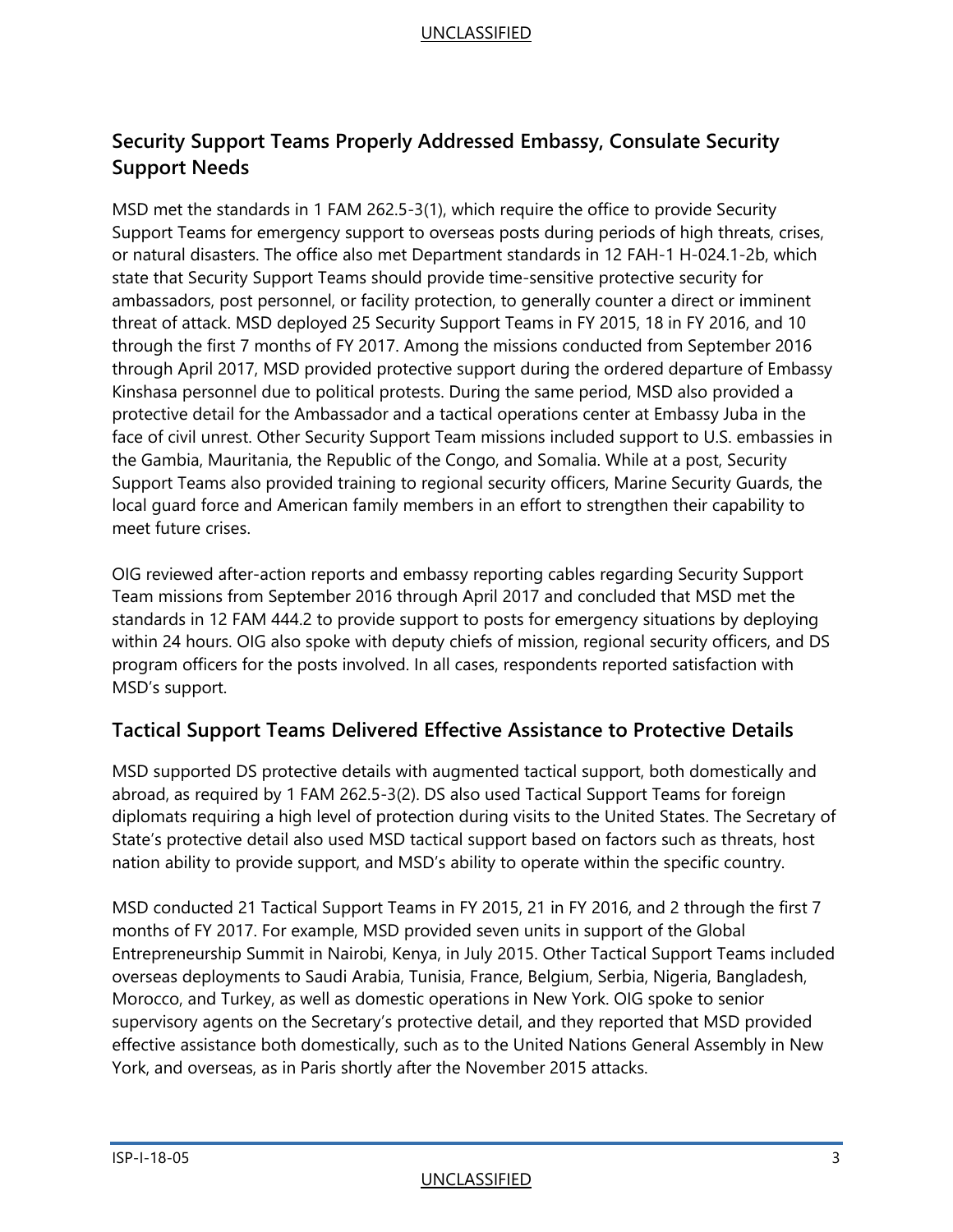#### <span id="page-6-0"></span>**Integrated Mobile Training Teams Delivered High-Quality Training to Personnel Overseas**

As required by 1 FAM 262.5-3(3), the office's Integrated Mobile Training Teams provided specialized training at embassies and consulates on security topics such as room entry tactics or protective security operations. Integrated Mobile Training Teams delivered training based on the priority training list prepared by the DS Directorates of International Programs and High Threat Programs. OIG reviewed MSD's standard operating procedure on scheduling Integrated Mobile Training Team missions and found that it complied with 1 FAM 262.5-3(3). Integrated Mobile Training Teams delivered training to 45 posts during FY 2015, 30 in FY 2016, and 26 from October 2016 through May 11, 2017, with 4 training missions planned for the remainder of the fiscal year. Integrated Mobile Training Teams trained personnel attached to regional security offices, including Marine Security Guard detachments, the local guard force, and personal protective guards. Integrated Mobile Training Teams also provided training sessions for U.S. staff and their family members, and locally employed staff.

OIG queried a judgmental sample of 10 RSOs from the 47 posts that received Integrated Mobile Training Team visits from January 2016 through May 2017 and reviewed communication from 2 additional posts—Embassies London and Stockholm—on Integrated Mobile Training Team training courses. Officials at the 12 embassies praised the quality and relevance of the training. For example, Embassy Lima reported that the training was extremely valuable, and Embassy Amman said Integrated Mobile Training Team agents were skilled trainers and that employees "raved" about the training they received. OIG also observed a number of training segments in an Integrated Mobile Training Team mission in Saudi Arabia, including an advanced firearms range operation course. OIG found that Integrated Mobile Training Team instructors placed a strong emphasis on safety and provided coaching and feedback to students.

#### **Internal Training Formed the Foundation of the Office's Mission Performance**

The varied nature of their duties required MSD agents to undergo an intensive training program throughout their assignment to the office. New MSD agents attended initial 6-month "Green Team" training prior to their assignment to an operational team. This training covered marksmanship, communications, land navigation, room entry, protective security, driving instruction, and firearms instruction, among other topics. In addition, agents received regular Operational Team Sustainment Training. During this refresher training, agents were recertified in a wide range of skills, including weapons qualification and physical fitness. Agents also developed more advanced team-based tactics in the sustainment training. MSD's training cadre retained the flexibility to add additional modules to accommodate demands for additional skills. Agents also received advanced training to fill supplementary team roles, such as medics, communicators, and marksmen.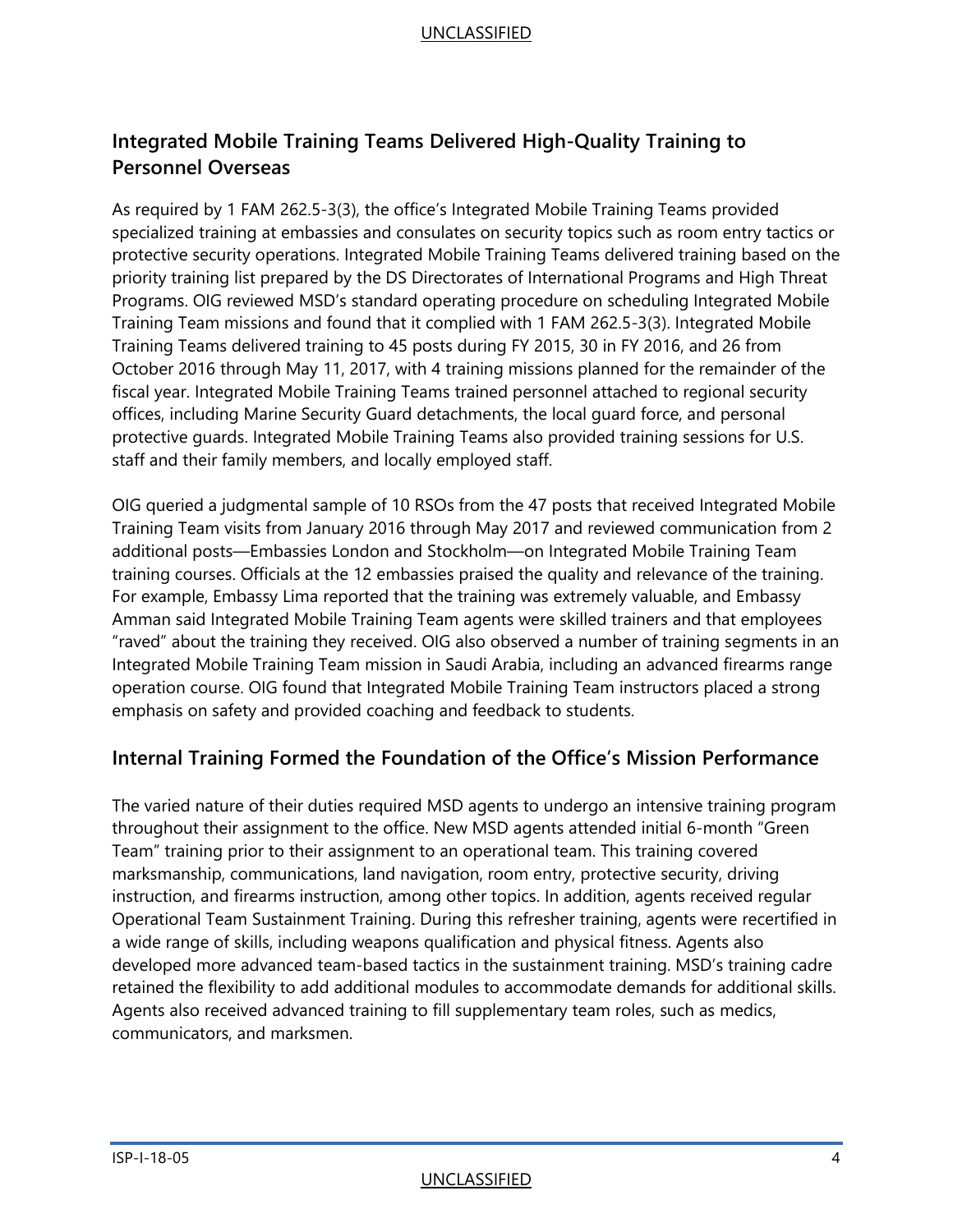OIG found that DS had policies and standards for its internal training programs and that MSD's training prepared agents to complete their missions.<sup>5</sup> MSD followed training standards for weapons qualification and physical fitness, as required by 12 FAH-9 H-112.1 and 12 FAM 043. MSD also codified Operational Team Sustainment Training in a standard operating procedure. For other areas of instruction, MSD instructors assessed trainees based on checklists of performance objectives specific to each module. Instructors provided feedback on performance, and trainees acknowledged receipt of that guidance.

OIG interviews and file reviews found that the training MSD agents received prepared them to perform their responsibilities. During the inspection, 47 of the 55 agents, protective specialists, and deployable communicators agreed their training constituted adequate preparation. DS desk officers and personnel from posts that hosted MSD missions from September 2016 through April 2017 unanimously agreed that MSD agents were prepared for their missions.

### <span id="page-7-0"></span>LEADERSHIP CHALLENGES

#### More Needed to be Done to Attract Diplomatic Security Agents

DS leadership acknowledged that MSD is critical to the security and safety of the Secretary and the Department's embassies and consulates. Nonetheless, the office faced, on average, a 13.7 percent shortfall in staffing in the three years prior to 2017. This staffing shortfall resulted in 14 agent positions, or two and a half teams, being unstaffed. The staffing shortfall increased in 2017 to 38 percent; a shortfall of 38 agent positions or staffing for six and a half teams. In addition to reducing the number of teams it deployed, the staffing shortfall also required MSD to prioritize Security Support Team and Tactical Support Team missions over Integrated Mobile Training Team missions. As a result, MSD frequently had to reschedule training missions to address more urgent priorities.

In FY 2016, MSD teams deployed 70 times, often on short notice for periods up to 2 months or more, to locales where U.S. embassies and consulates faced serious security threats. Additionally, from July 2014 through April 2017, MSD dedicated 6 of its 10 teams to continuous missions in South Sudan and Somalia, leaving only 4 teams to address other crises or provide needed training. In December 2016, when every available team was deployed on priority missions, MSD trained senior agents, not normally deployed, to create an additional team in case another crisis arose. DS senior leadership acknowledged the need for additional MSD agents but also recognized DS' bureau-wide shortage of agents.

During the inspection, OIG noted that MSD leadership began to proactively address its staffing issue with a public relations campaign, brochures highlighting MSD's role, a new briefing on its

<sup>&</sup>lt;sup>5</sup> OIG interviewed instructors, training managers, and trainees; observed classroom instruction; and traveled to sites in Virginia and West Virginia to observe non-classroom instruction and off-site field exercises. OIG also examined training files and records to determine if trainees received feedback from instructors and if their performance was systematically recorded.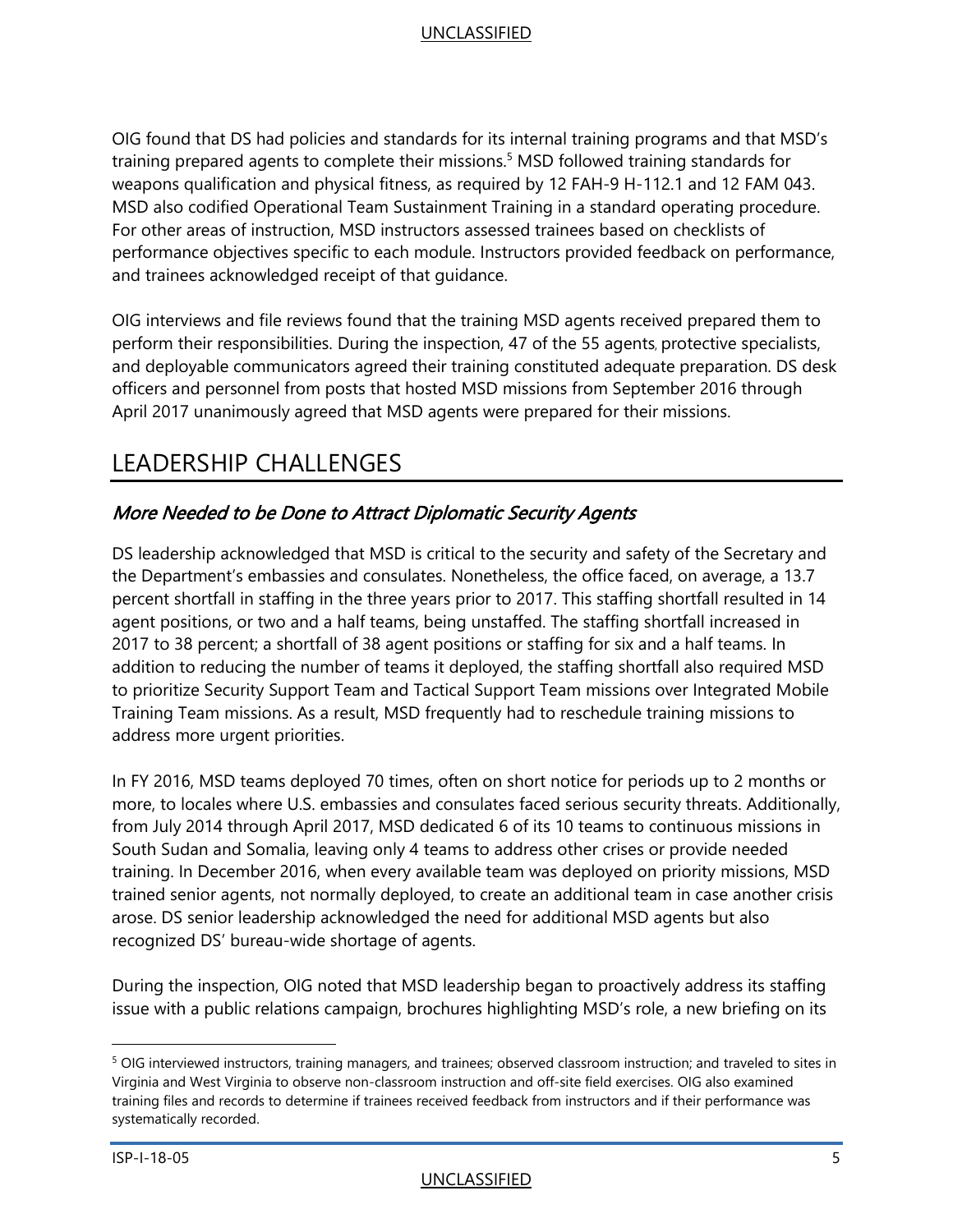website designed to attract more DS agents, and increased outreach through personal contacts by MSD agents and office leadership.

#### Mentoring Efforts Were Not Formalized

MSD's 26 First- and Second-Tour agents had limited ability to use the DS mentoring program because of MSD's location,<sup>6</sup> which is isolated from DS headquarters, and the fact that agents spend, on average, 70 percent of their MSD assignment either on missions overseas or in training at offsite locations. Without an effective mentoring program, employees do not receive career development opportunities they need to develop professionally and succeed within the Department. OIG advised MSD leadership of the need for a formal MSD-specific mentoring program, as required by 3 FAM 2242.4 and cable 2015 State 23542.<sup>7</sup> As a result, MSD leadership developed a mentoring program and designated the MSD Deputy Director and the operations chiefs as key mentors for the agents. OIG reviewed the program and considered it sufficient to meet Department standards.

#### Policies to Address Agents Unable to Deploy Overseas Lacking

Over the past 3 years, 8 agents have been unable or unwilling to deploy on MSD's overseas missions. Because the office lacked a uniform policy governing the management of these cases, each was handled on a case-by-case basis. In two cases, MSD reassigned the individuals within the office, while in two others, the agents resolved their issues during a deployment cycle and rejoined their teams. In the other cases, the agents either curtailed their assignment or were awaiting a final decision on their curtailment requests.

Because MSD is chronically understaffed, the inability or unwillingness of agents to join their teams in the field affected the office's ability to accomplish its mission. Following discussions with OIG, MSD instituted two new policies: one established the process for requesting curtailments, and the other outlined the expectations for agents to deploy and the disciplinary process if agents refused. These policies meet the requirements of 3 FAM 2444 and cable 2015 State 125440.<sup>8</sup> OIG concluded that these policies appropriately address the needs of the office.

### <span id="page-8-0"></span>ADMINISTRATIVE OPERATIONS

OIG reviewed MSD's Equal Employment Opportunity, travel, procurement, property management, and timekeeping operations and determined the office was performing in accordance with Department standards and policies, with the exception of the areas noted further in the report.

<sup>&</sup>lt;sup>6</sup> MSD is located at State Annex 11 in Dunn Loring, Virginia.

<sup>7</sup> Cable 2015 STATE 23542, "Mentoring for a Stronger Department of State," March 5, 2015.

<sup>8</sup> Cable 2015 STATE 125440, "Managing Employee Misconduct and Deficient Performance," November 3, 2015.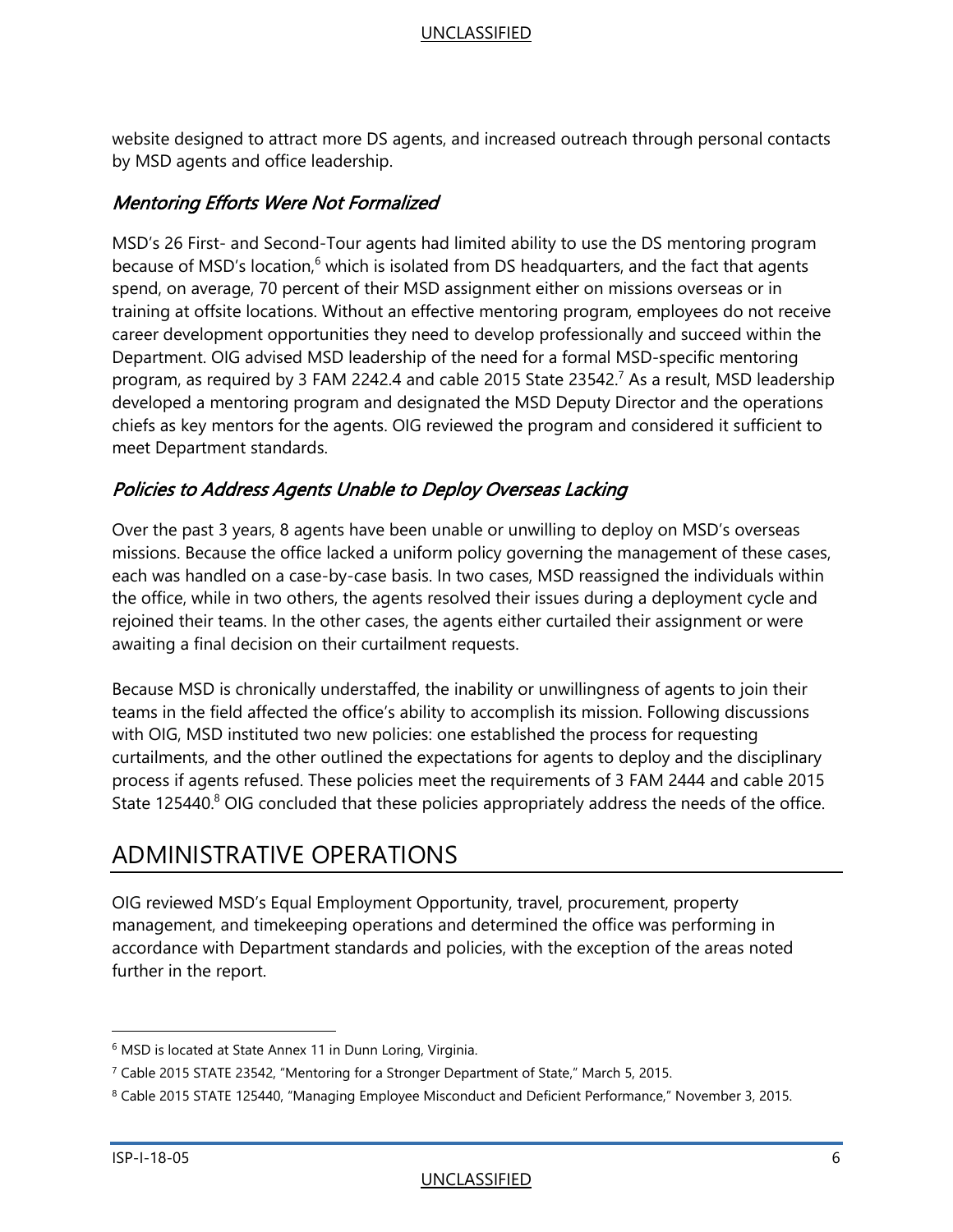#### <span id="page-9-0"></span>**Internal Controls over Weapons Improved, but Other Problems Remained**

MSD's internal controls over weapons improved since changes in practice that occurred in January 2016, but internal control issues remained with other types of Sensitive Protective Equipment (SPE) $9$  and with ammunition. DS and MSD staff told OIG that inadequate property tracking procedures, inaccurate MSD databases, changes in the bureau's SPE inventory policy, a lack of accountability, and insufficient senior oversight of the annual inventory process caused the previous problems.

To counter ongoing issues with unaccounted weapons and other SPE equipment, in January 2016, DS stationed two logisticians from its Defensive Equipment and Armored Vehicle Division at the armory where MSD stores its weapons. They established stringent controls over the movement of weapons in and out of the armory, replaced the previous error-prone tracking system, and conducted a 100 percent physical inventory of SPE to establish a documented baseline for future inventories. OIG's review showed that all weapons have been accounted for since January 2016.

However, discrepancies continued in inventories of SPE other than weapons. The office's annual SPE inventory showed 142 unaccounted items valued at \$81,262 in FYs 2015 and 2016 and 22 unaccounted items valued at \$21,350 in FY 2017. In January 2017, all of the non-weapon SPE items that had been stored at other locations were relocated to the MSD armory and placed under Defensive Equipment and Armored Vehicle Division control.

OIG spot-checked the armory database for 27 randomly selected SPE items, including 10 weapons of 8 different types and various types of optical equipment. OIG found that the processes followed by the logisticians were practiced and efficient, and 100 percent of the items selected were properly and promptly accounted for. OIG concluded that MSD's armory controls met the requirements in 12 FAH-9 H-042(1).

#### <span id="page-9-1"></span>**Internal Controls for Ammunition Were Inadequate**

OIG found that internal controls over ammunition were inadequate and that ammunition supplies stored at satellite training locations were readily available to individual employees without appropriate safeguards. OIG found that agents did not always follow an MSD policy, dated June 2016, that required agents to account for ammunition used for training in a ledger and to repeat the process when they returned any unused ammunition. An OIG analysis of the four quarterly inventory reconciliations performed by MSD from July 2016 through April 2017 indicated overages of \$58,003 and shortages of \$85,030.

Following discussions with OIG, MSD improved accountability by transferring large amounts of ammunition to a secure warehouse facility. In May 2017, MSD issued a revised standard

<sup>&</sup>lt;sup>9</sup> SPE refers to equipment, such as weapons and optical equipment, such as night-vision goggles, issued to agents in support of their law enforcement, security, and protective missions.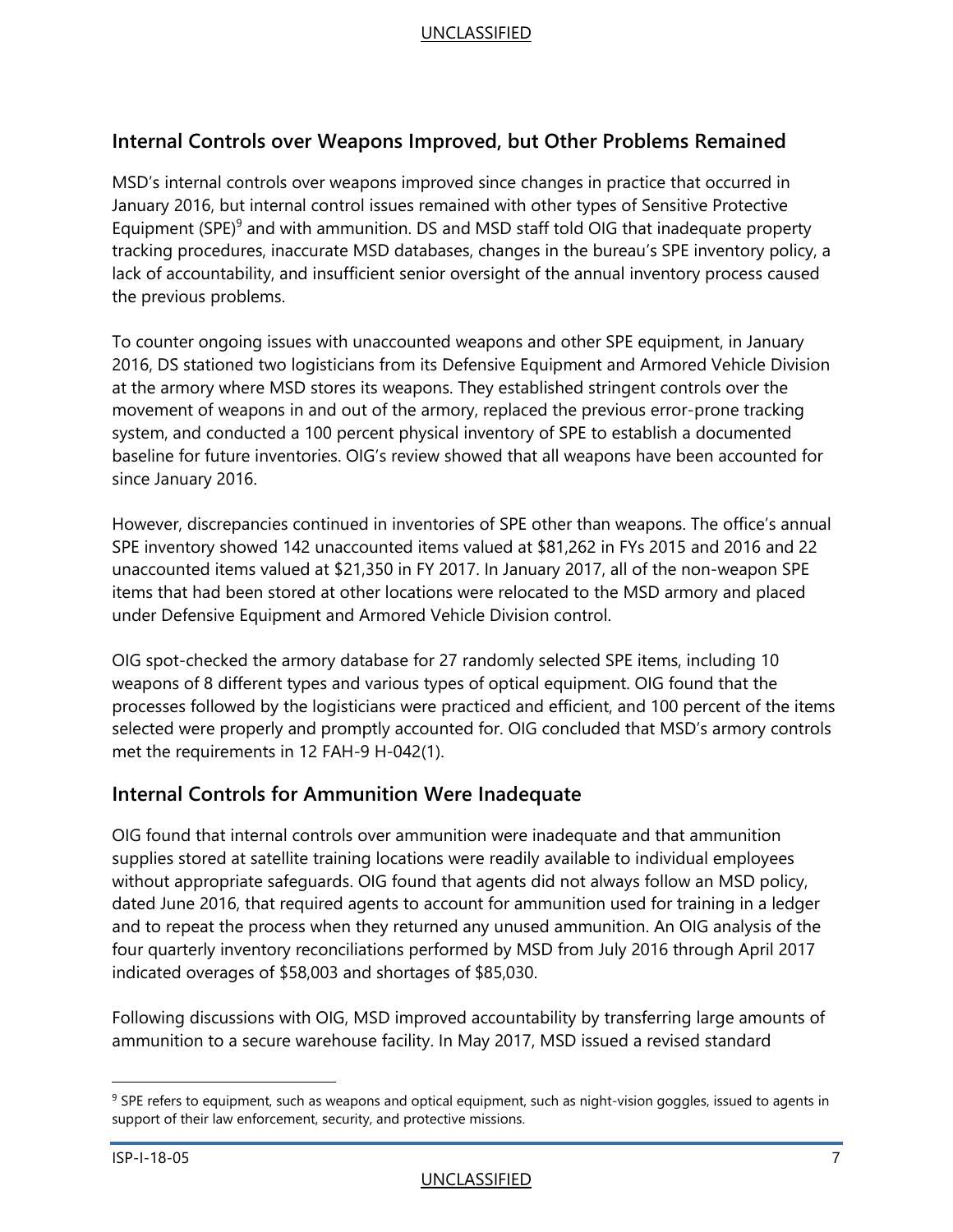operating procedure for ammunition which established stringent and enforceable internal controls. OIG found that these new internal controls met the requirements in 12 FAH-9 H-042(1).

#### <span id="page-10-0"></span>**Permanent High-Level Administrative Oversight Lacking**

MSD did not have anyone permanently assigned to provide high-level oversight for its administrative operations and procedures. The Government Accountability Office's Standards for Internal Control in the Federal Government,<sup>10</sup> however, suggests that federal entities define key roles to meet objectives and that employees in those roles retain ownership in order to fulfill the overall responsibilities assigned to the unit. In August 2016, MSD established a temporary position for an employee to exercise high-level, unified oversight of the MSD administrative functions. OIG found that the two DS Special Agents, each of whom held the position for only a few months, were instrumental in implementing significant improvements in MSD personal property internal controls, including the examples described above. These Special Agents also prepared, drafted or updated 50 standard operating procedures on all areas of MSD operations. Based on these accomplishments, OIG concluded that there is a compelling justification to establish a permanent position to maintain the improvements and to provide long-term stability in the direct oversight of contracts, budget, and property management. Without permanent senior oversight, the office risks reverting to its former practices, including an inability to effectively manage SPE.

Recommendation: The Bureau of Diplomatic Security should make the Office of Mobile Security Deployments' temporary administrative chief a permanent position. (Action: DS)

#### Travel Compensatory Time Procedures Not in Line With Department Guidance

OIG found that MSD was incorrectly interpreting the Department's policy on using travel compensatory time in 3 FAM 3176 and cable 2008 STATE 080816.<sup>11</sup> MSD did not require that employees use or forfeit travel compensatory time within 26 pay periods of its accrual. When OIG raised this issue, MSD issued an April 2017 management notice that correctly detailed the program's requirements. OIG reviewed the management notice and considered it adequate to meet Department standards.

#### Warehouse Operations Lacked an Automated Stock Control System

OIG reviewed the MSD warehouse, which primarily stores and maintains non-sensitive equipment such as flashlights, uniforms, and helmets, and found it to be orderly and well run. However, OIG also found that although the Excel spreadsheet the warehouse used listed the type of gear and its location, the spreadsheet could not be used to track inventory items and stock levels. Although this inadequacy was largely offset by the institutional memory and

<sup>&</sup>lt;sup>10</sup> Government Accountability Office, Standards for Internal Control in the Federal Government (GAO-14-704G, April 2014), sections 3.06 and 3.07.

<sup>11</sup> Cable 2008 STATE 080816, "Compensatory Time Off for Travel – Revised, Final Regulations – New Provisions," July 28, 2008.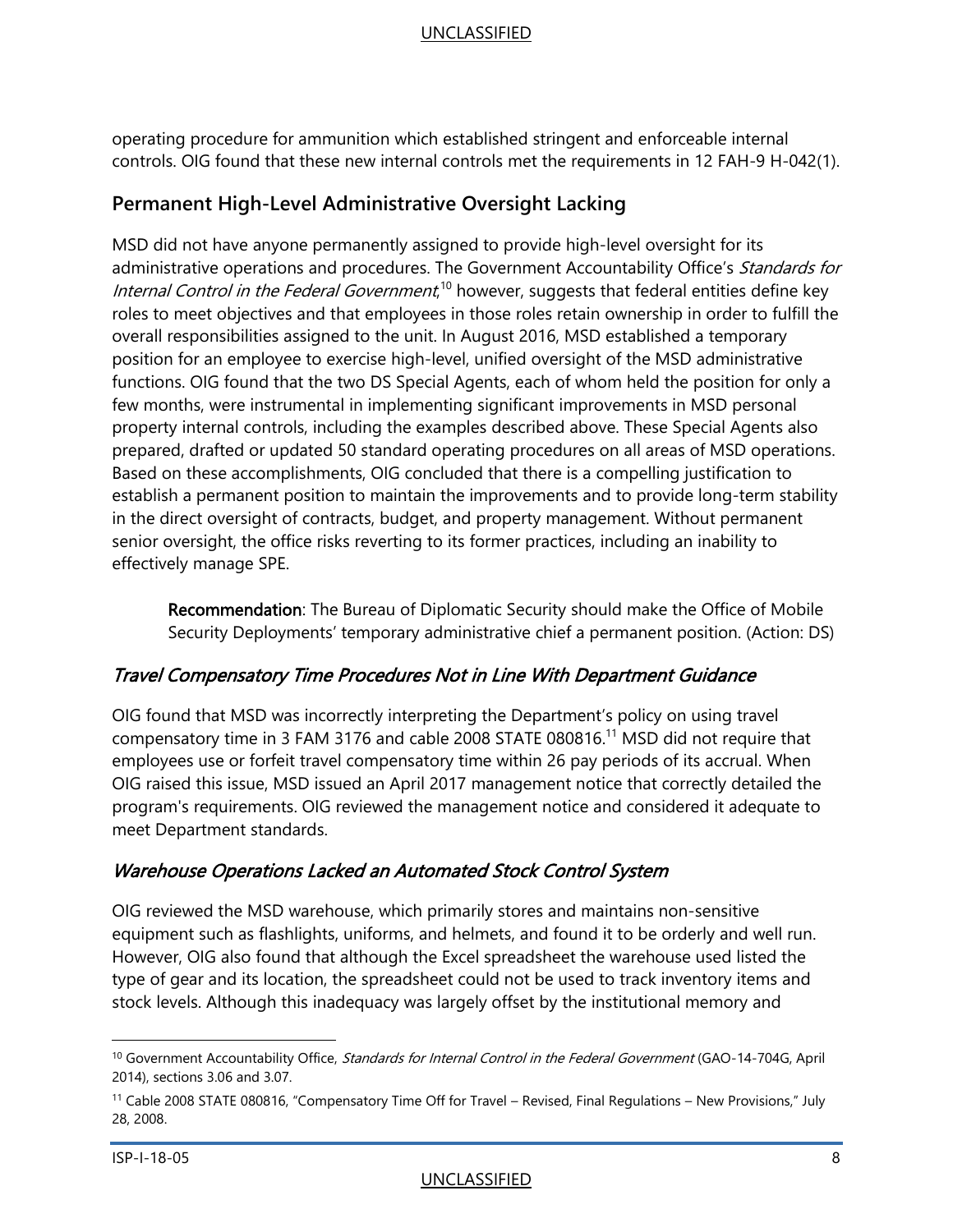expertise of the current warehouse staff, it could be difficult for a new employee to master warehouse inventory controls in a timely manner. OIG advised MSD to use a more sophisticated system to track its inventory, including possible options available through the Bureau of Administration's Property Management Division. DS, MSD and the Bureau of Administration's Office of Logistics Management agreed to work together on a solution.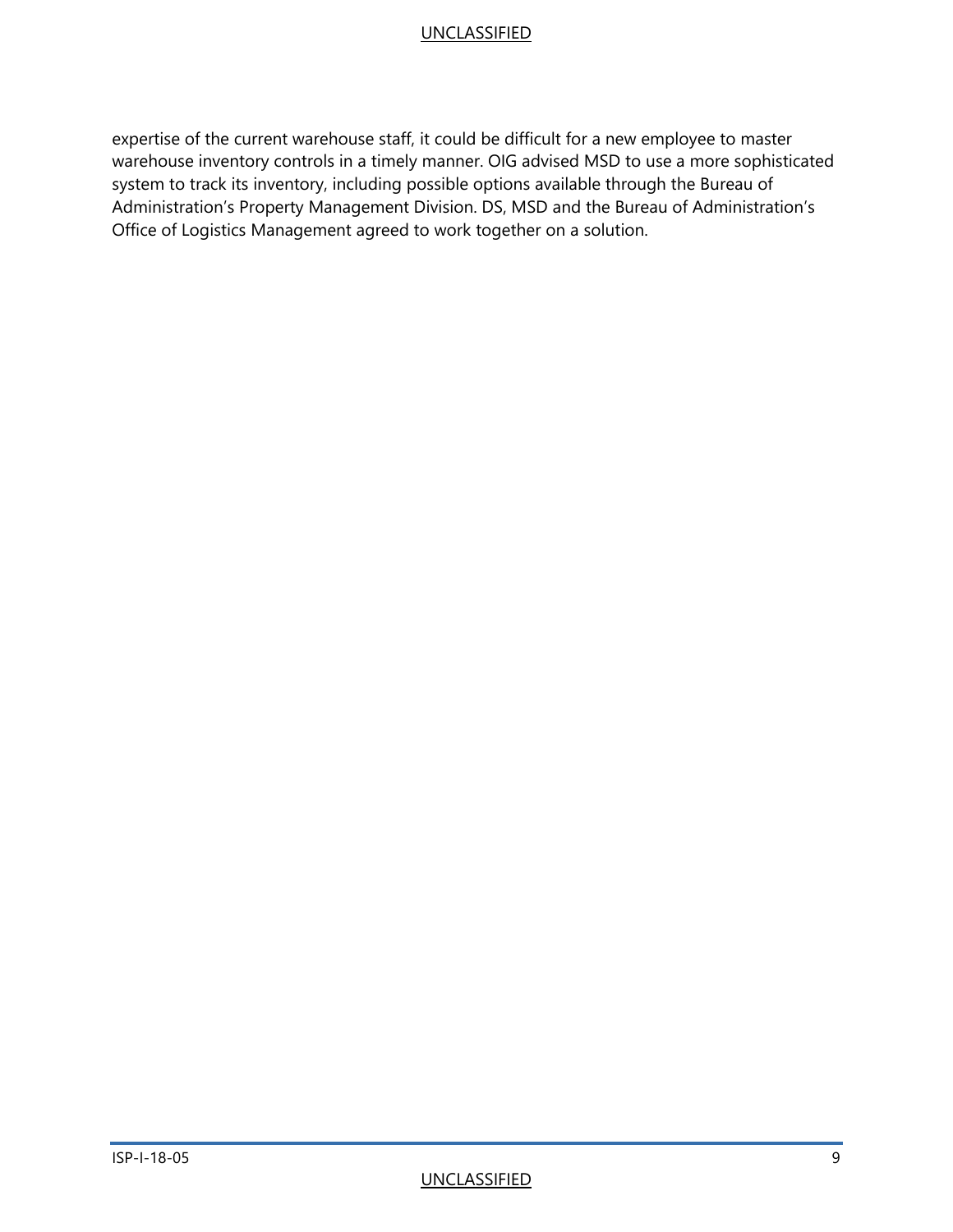### <span id="page-12-0"></span>RECOMMENDATION

OIG provided a draft of this report to Department stakeholders for their review and comment on the findings and recommendation. OIG issued the following recommendation to the Bureau of Diplomatic Security. The bureau's complete response can be found in Appendix B. The bureau also provided technical comments that OIG incorporated, as appropriate, into this report.

Recommendation: The Bureau of Diplomatic Security should make the Office of Mobile Security Deployments' temporary administrative chief a permanent position. (Action: DS)

Management Response: In its October 13, 2017, response, the Bureau of Diplomatic Security concurred with the recommendation. The bureau noted that it had updated the internal organizational structure of the office to depict the new position. The bureau further stated that once the Department's restrictions on hiring and lateral transfers are lifted, it would attempt to establish the position in the General Schedule to ensure permanence and continuity.

OIG Reply: OIG considers the recommendation resolved. The recommendation can be closed when OIG receives and accepts documentation that the bureau has made the Office of Mobile Security Deployment's temporary administrative chief a permanent position.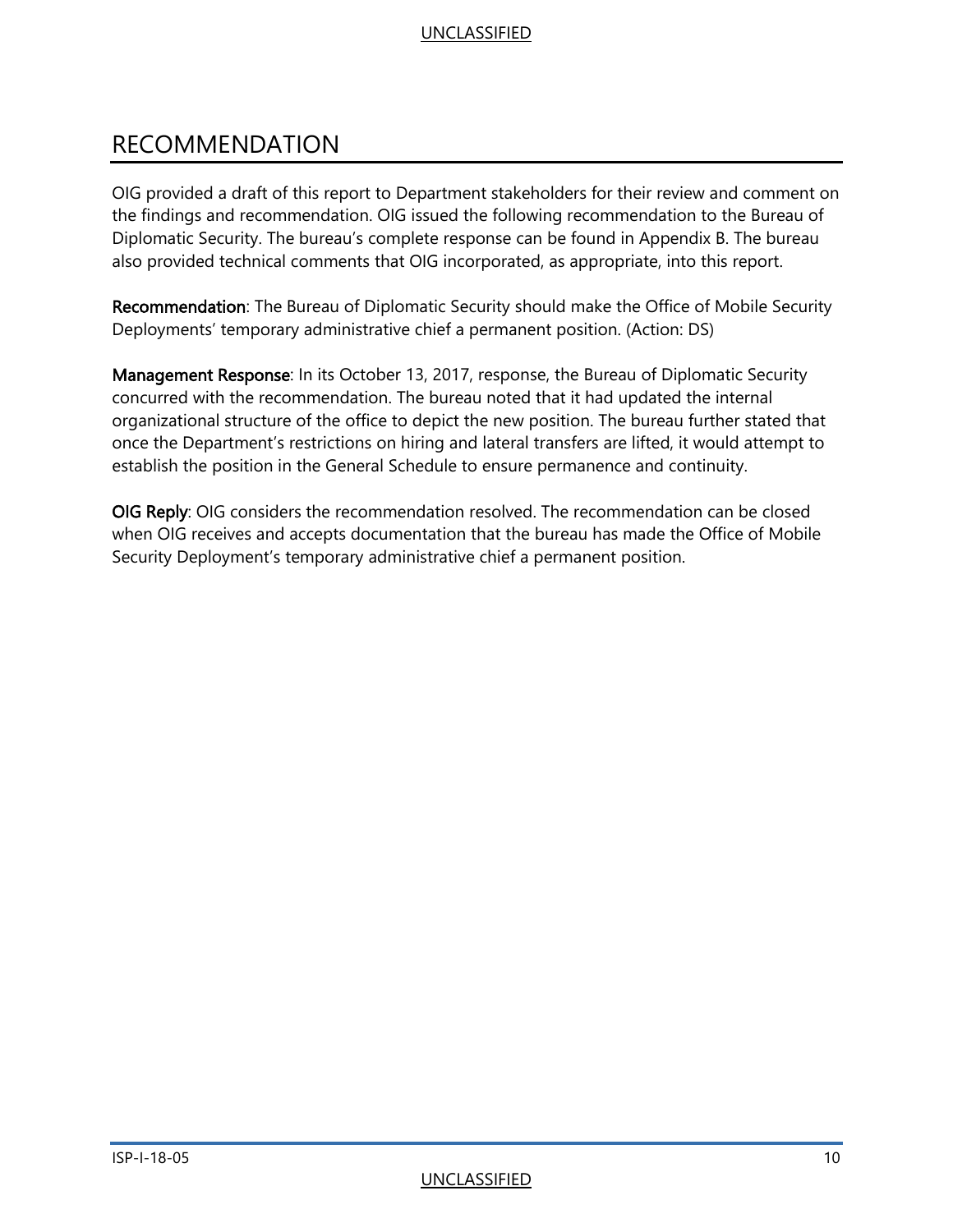### <span id="page-13-0"></span>PRINCIPAL OFFICIALS

| <b>Title</b>                                   | Name                 | <b>Arrival Date</b> |
|------------------------------------------------|----------------------|---------------------|
| <b>Office Director</b>                         |                      |                     |
| Director                                       | Kevin Maloy          | 7/2014              |
| <b>Division Chiefs:</b>                        |                      |                     |
| Deputy Office Director                         | Stephen Marquette    | 8/2016              |
| Division Chief                                 | Justin Rowan         | 9/2013              |
| <b>Section Chiefs</b>                          |                      |                     |
| <b>Operations Chief</b>                        | <b>Bryan Scruggs</b> | 5/2013              |
| <b>Operations Chief</b>                        | Hank Jones           | 8/2013              |
| <b>Operations Chief</b>                        | Corey Ford           | 7/2011              |
| <b>Training Chief</b>                          | E. Sam Messick       | 7/2013              |
| Administrative Chief                           | <b>Richard Fritz</b> | 6/2014              |
| Course Office of Makile Consider Devisions and |                      |                     |

Source: Office of Mobile Security Deployments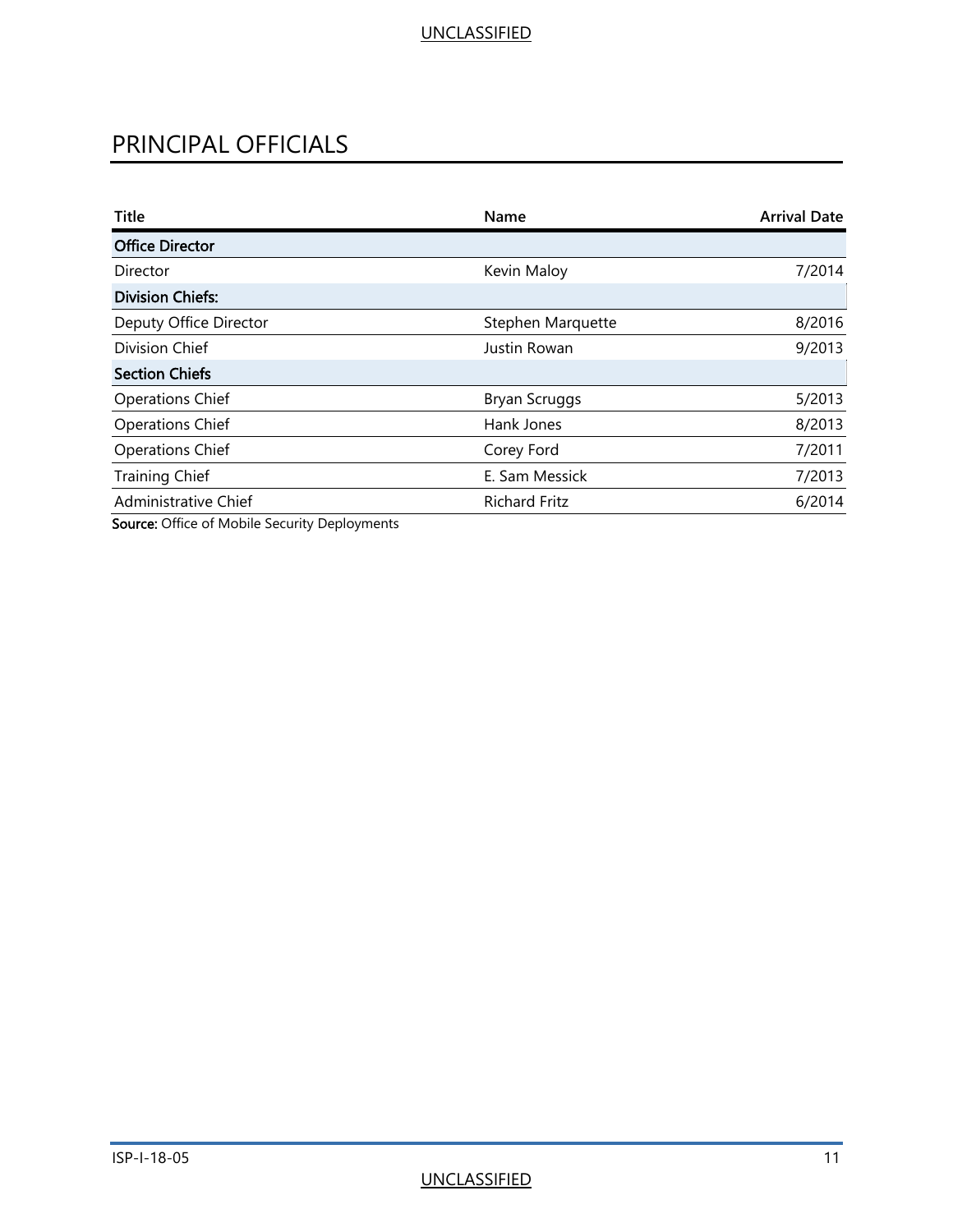### <span id="page-14-0"></span>APPENDIX A: OBJECTIVES, SCOPE, AND METHODOLOGY

This inspection was conducted in accordance with the Quality Standards for Inspection and Evaluation, as issued by the Council of the Inspectors General on Integrity and Efficiency, and the Department of State Office of Inspector General, Office of Inspections, Inspector's Handbook.

#### **Objectives and Scope**

The Office of Inspections provides the Secretary of State, the Chairman of the Broadcasting Board of Governors, and Congress with systematic and independent evaluations of the operations of the Department and the Broadcasting Board of Governors. This inspection covered two broad areas, consistent with Section 209 of the Foreign Service Act of 1980:

- $\bullet$ Resource Management: whether resources were being used and managed with maximum efficiency, effectiveness, and economy and whether financial transactions and accounts were properly conducted, maintained, and reported.
- $\bullet$ Management Controls: whether the administration of activities and operations meets the requirements of applicable laws and regulations; whether instance of fraud, waste, or abuse exist; and whether adequate steps for detection, correction, and prevention have been taken.

OIG's specific objectives for this inspection were to determine whether:

- The Director of the Office of Mobile Security Deployments (MSD) delivered performance t hat complied with applicable leadership criteria.
- MSD provided effective support to overseas posts for emergency situations, assisted Bureau of Diplomatic Security protective details with augmented tactical support, and provided training to American personnel and family members at posts.
- MSD properly targeted internal training, if agents met applicable training standards, and i f training enabled agents to accomplish their mission.
- MSD performed administrative functions in accordance with Department standards and policies, whether internal controls were adequate to mitigate risks, and whether oversight and supervision were appropriate.
- MSD's property management function complied with applicable criteria, operated effectively, and protected property against waste, fraud, abuse, and mismanagement.

#### **Methodology**

OIG reviewed pertinent records; circulated, reviewed, and compiled the results of survey instruments; conducted interviews with Department and on-site personnel; and observed daily operations. OIG visited domestic training sites and traveled to Riyadh, Saudi Arabia, to observe an Integrated Mobile Training Team. OIG conducted 173 interviews and reviewed 89 personal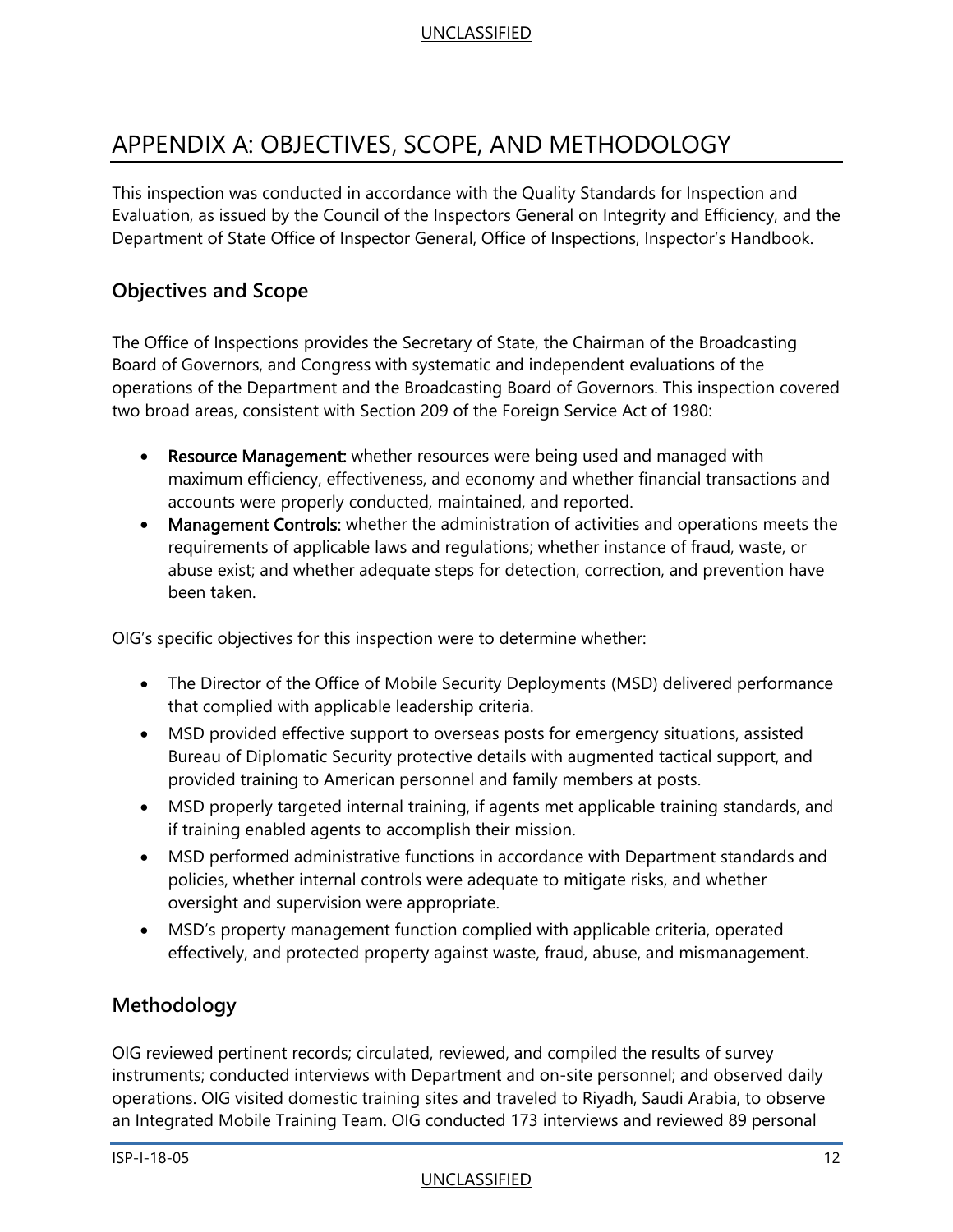questionnaires during the course of the inspection. Prior to finalizing the report, OIG reviewed its substance, findings, and recommendations with offices, individuals, organizations, and activities affected by the review.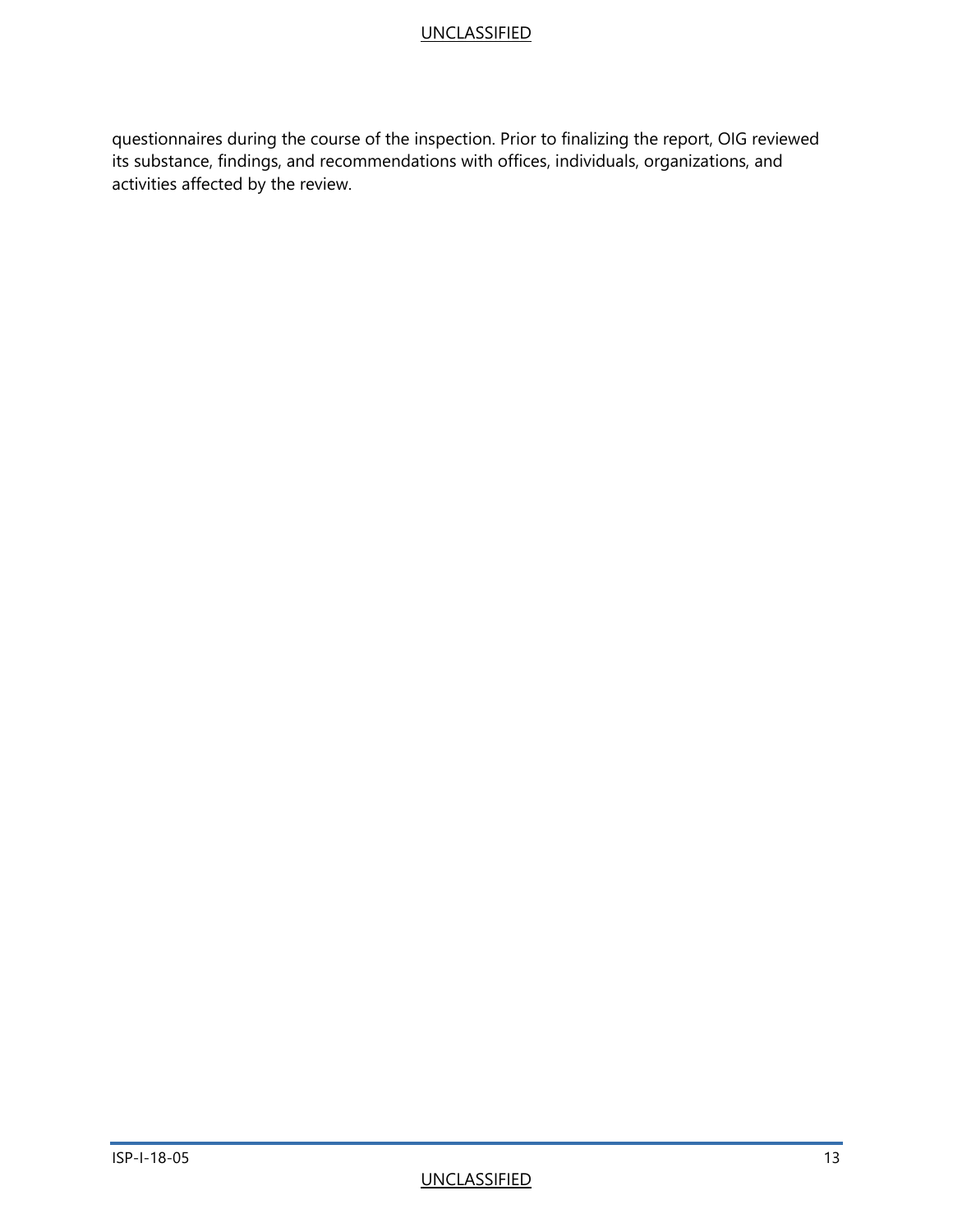### <span id="page-16-0"></span>APPENDIX B: MANAGEMENT RESPONSE

**United States Department of State** 

Washington, D.C. 20520

**UNCLASSIFIED** 

October 13, 2017

#### **INFORMATION MEMO TO INSPECTOR GENERAL LINICK - OIG**

DS - Christian J. Schurman Churchesing Sechung FROM:

Bureau of Diplomatic Security (DS) response to the Office of Inspector General **SUBJECT:** (OIG) Inspection of the Bureau of Diplomatic Security's Office of Mobile Security Deployments (DS/T/MSD) (ISP-I-17-48), September 2017

Below is the Bureau of Diplomatic Security's response to the recommendation, and suggested edits, in the subject report.

Recommendation 1: The Bureau of Diplomatic Security should make the Office of Mobile Security Deployments' temporary administrative chief a permanent position.

#### **DS Response**  $(10/13/2017)$ :

DS concurs with the OIG's recommendation and has updated the internal organizational structure of the office to depict this. Upon lifting of Department hiring and lateral transfer restrictions, DS will make efforts to establish a General Schedule (GS) employee to ensure the position is permanent, and to establish continuity.

DS has the following suggested edits to the draft report:

#### Page 5, Leadership Challenges, First Paragraph:

- The sentence reads "Nonetheless, the office faced, on average, a 13.7 percent shortfall in agents during the past 3 years."
- RECOMMENDED RESPONSE: Rewording to "Nonetheless, the office faced, on average, a 13.7 percent shortfall in staffing in the three years prior to 2017. This shortfall resulted in 14 agent positions, or two and a half teams, being unstaffed. The staffing shortfall increased in 2017 to 38 percent; a shortfall of 38 agent positions or staffing for six and a half teams."

**UNCLASSIFIED** 

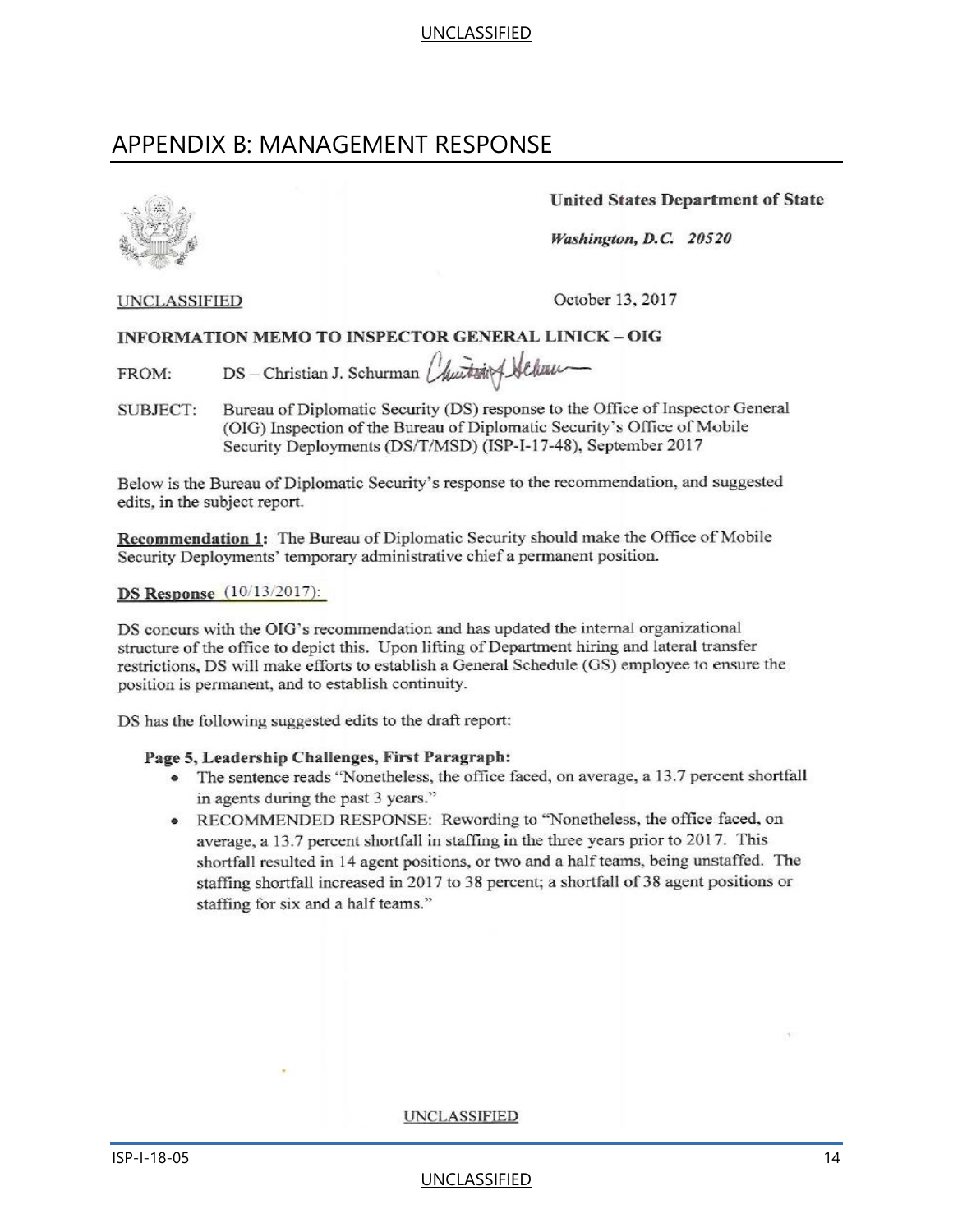| Approved: | DS – Christian J. Schurman                                                                                                                                                                                                                      |
|-----------|-------------------------------------------------------------------------------------------------------------------------------------------------------------------------------------------------------------------------------------------------|
| Drafted:  | DS/T/MSD - Lee Evans, 703-618-7903                                                                                                                                                                                                              |
| Cleared:  | $DS/DSS - W$ . Ashbery (ok)<br>$DS/EX - W$ Terrini (ok)<br>DS/EX/MGT - M. Scherger (ok)<br>DS/MGT/PPD - C. Oehrig (ok)<br>$DS/T - S$ . Moretti (ok)<br>$DS/T/MSD - J$ . Thomas (ok)<br>$M - J$ . Bucha (ok)<br>M/PRI - J. Schechter-Torres (ok) |
|           |                                                                                                                                                                                                                                                 |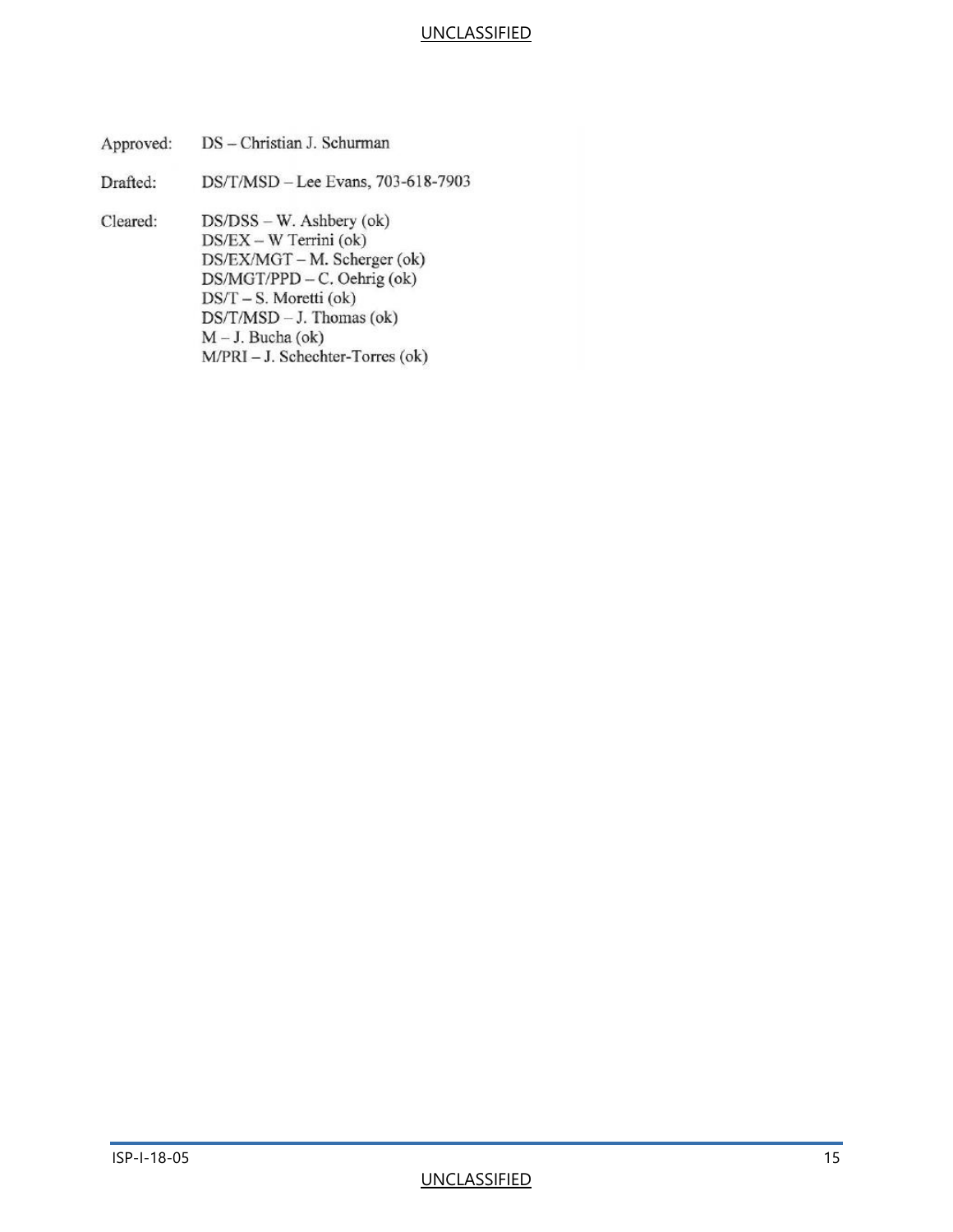#### UNCLASSIFIED PRODUCTION DRAFT

### <span id="page-18-0"></span>ABBREVIATIONS

| DS.        | Bureau of Diplomatic Security         |
|------------|---------------------------------------|
| <b>FAH</b> | Foreign Affairs Handbook              |
| FAM        | Foreign Affairs Manual                |
| <b>MSD</b> | Office of Mobile Security Deployments |
| <b>SPE</b> | Sensitive Protective Equipment        |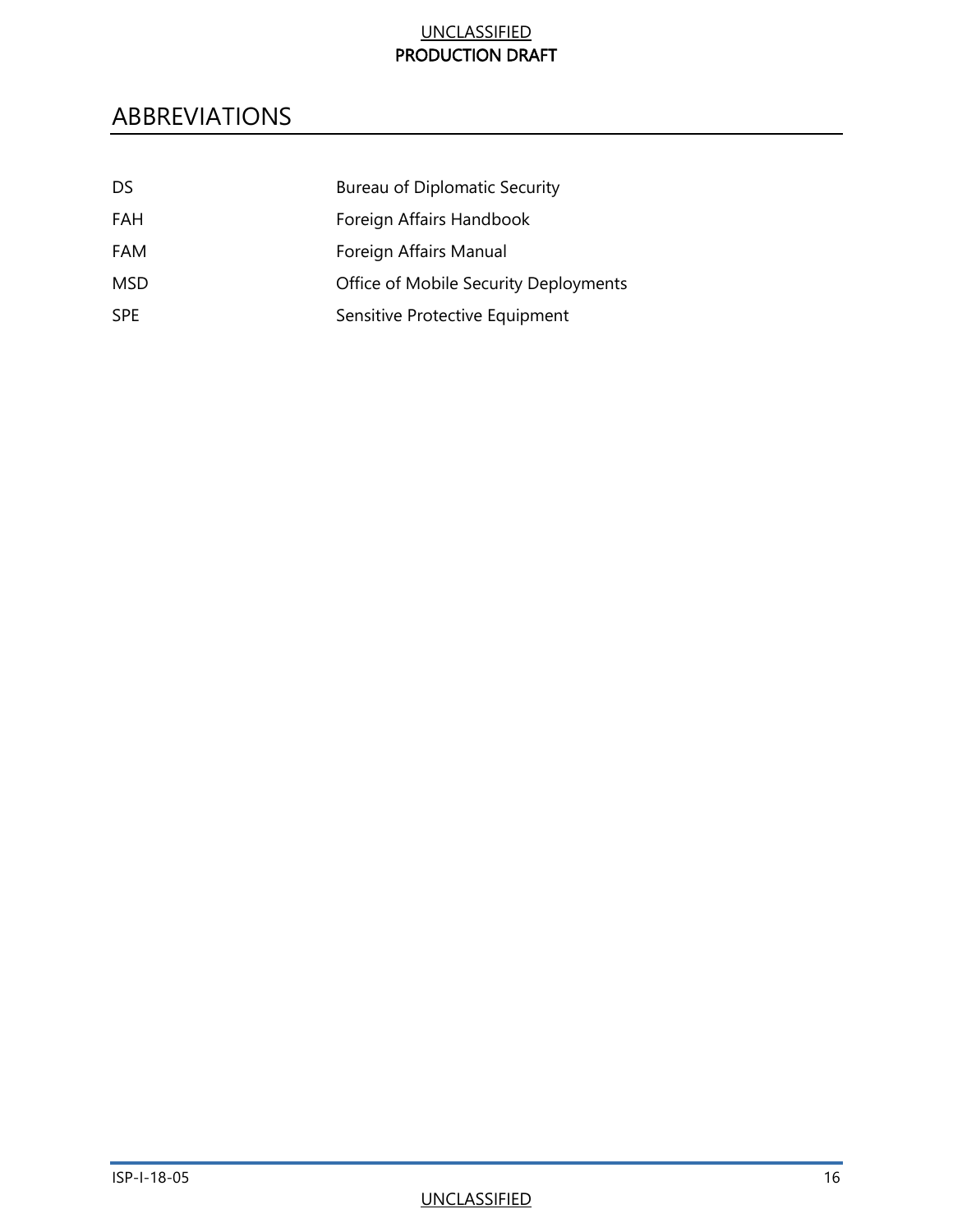#### UNCLASSIFIED PRODUCTION DRAFT

### <span id="page-19-0"></span>OIG INSPECTION TEAM MEMBERS

Don Hays, Team Leader Jeannine Juhnke, Deputy Team Leader Leo Hession Sergio Lagares Shawn O'Reilly Earl Steele